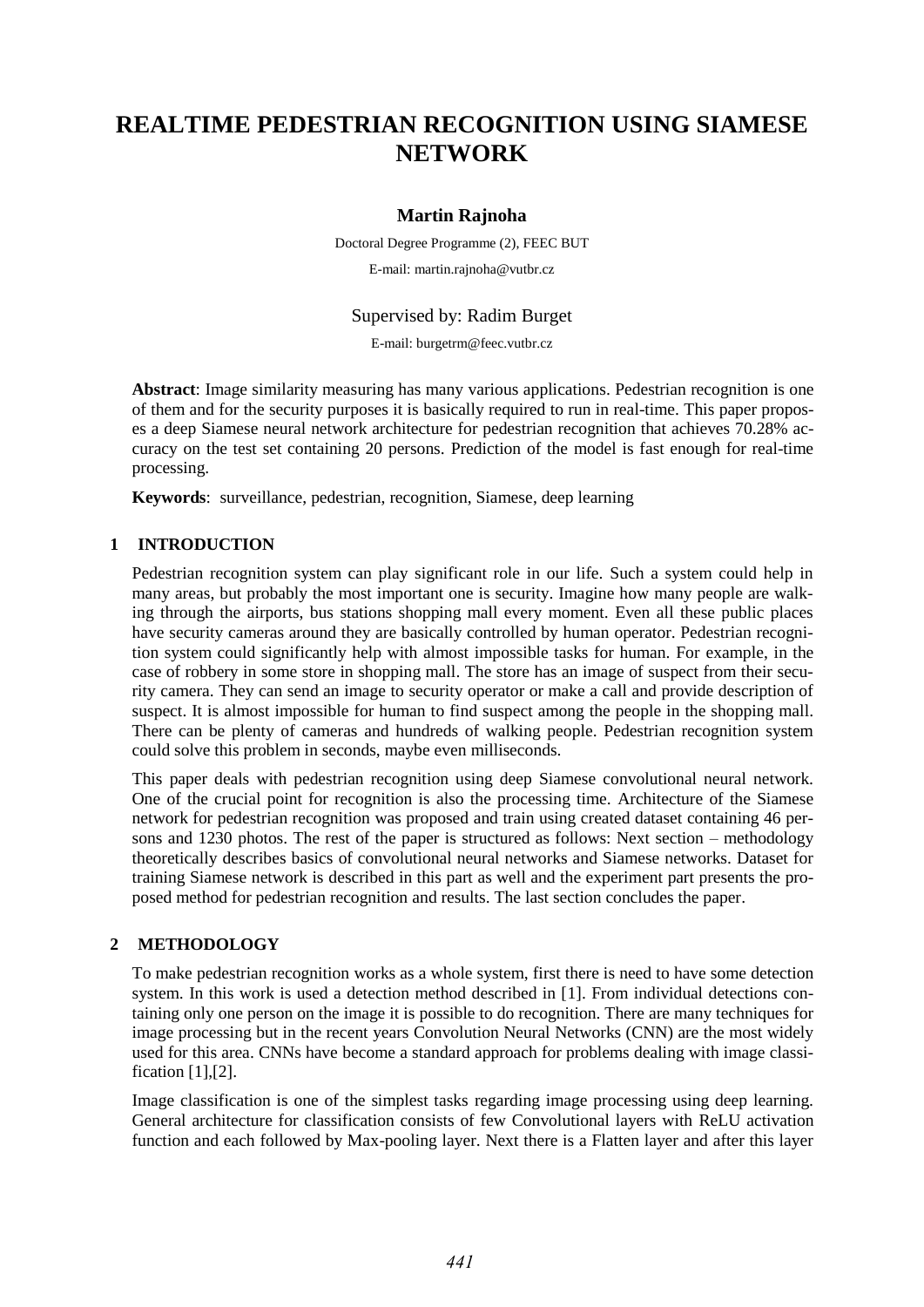are few Fully Connected layers, also called Dense layers. Usually between them are Dropout layers for reducing of overfitting. Last layer is Dense layer, sometimes called Activation or Classification layer and its contains as much neurons as number of classes [3]. Example of the basic convolutional neural network used for classification is in fig. 1. This network was used for Handwriting recognition [4].



**Figure 1:** Example of convolutional neural network with basic architecture for classification [4].

Principle of the feature extraction from image data is very similar for classification and recognition. Recognition process compares two images and estimates their similarity. This is not possible to achieve with basic architecture of CNN, because in recognition case there are two images on the input to the network. Siamese neural networks are used for these purposes.

# **2.1 SIAMESE NETWORK**

Siamese neural nets were firstly introduced to solve image matching problem in the early 1990s [5]. Siamese neural network consists of two identical neural networks, each has one image as an input. Because of networks are the same, they compute the same function and thus they make exactly same feature extraction for both images. Basic idea of Siamese neural network architecture is presented in fig. 2.



**Figure 2:** Example of basic idea of Siamese neural network.

Instead of learning to classify its inputs, it learns the similarity between inputs. Actually, it measures difference between images using contrastive loss function. This function is Distancebased and can use for example Euclidean distance. Definition of contrastive loss function [6]: "<sup>A</sup>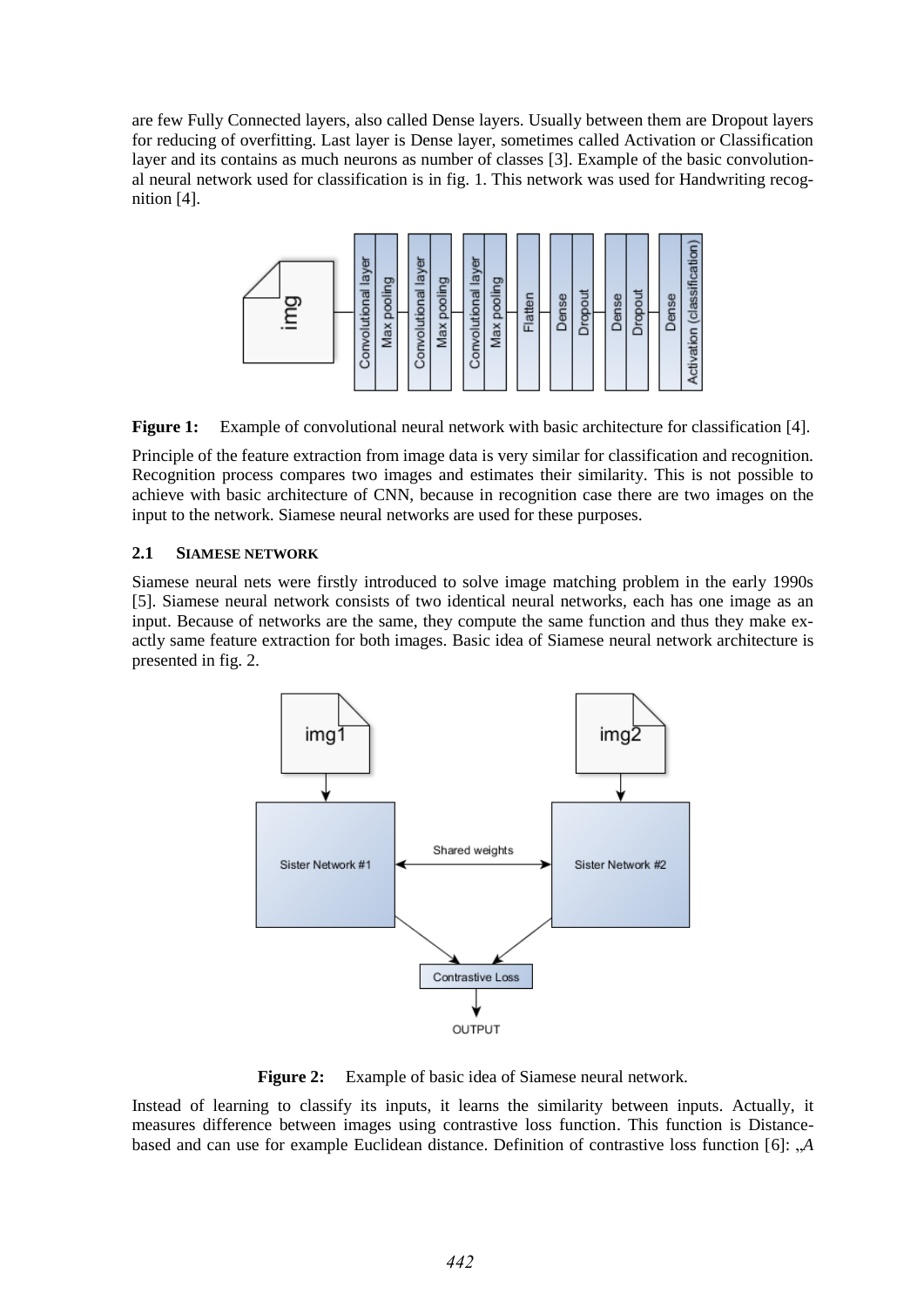*contrastive loss function is employed to learn the parameters W of a parameterized function GW, in such a way that neighbors are pulled together and non-neighbors are pushed apart. Prior knowledge can be used to identify the neighbors for each training data point.*"

# **2.2 DATA DESCRIPTION**

For training and testing of system for pedestrian recognition there is necessary to have a dataset containing few persons with multiple photos. Dataset in our work were created from video used for 'i-Lids bag and vehicle detection challenge' on IEEE International Conference on Advanced Video and Signal based Surveillance, 2007 [7]. Using detection method described in [1] pedestrians were detected every 2 seconds and detections were stored. After that all the detections had to be sorted in the way that one pedestrian contains only photos itself. Dataset contains 56 pedestrians with overall 1179 samples distributed in pedestrians. The dataset was divided into two sets using for training of a model and for testing of performance of the model.

Because of Siamese networks has on input two images, the form of data for training has to be in shape: [image1, image2, label], where label defines whether these two images are same person or not. A datagenerator was created for this purpose. Datagenerator generates a pair of images and creates label according to sources of the images. For training process is important to have both positive and negative samples. Process of generating balanced dataset is as follows:

- Positive samples are created as all possible combination of images for all persons. There are 36 persons with overall 1029 photos in training set. Datagenerator automatically created 28230 positive pairs without repeating of images.
- **Negative samples** are created from two random selected persons and their random selected images. Pairs of images do not repeat. Datagenerator generates negative samples until it reaches number of positive samples. This is important to have a balanced dataset.
- **Combination** of positive and negative samples, interleaved one by one, the training dataset consists of 56460 samples – pairs of images, half positive (same person) and half negative (different persons).

The testing set is created in the same way and contains 562 pairs from 20 persons with overall 150 images. Testing set is used only for evaluation purposes, it does not affect training process. Training set is split in two set called training (30000 samples) and validation (26460 samples). Positive and negative pair is shown in fig. 3.







 $(b)$ 

**Figure 3:** Example of pairs of images generated by datagenerator for training and testing of a model (a) positive pair (same person), (b) negative pair (different persons).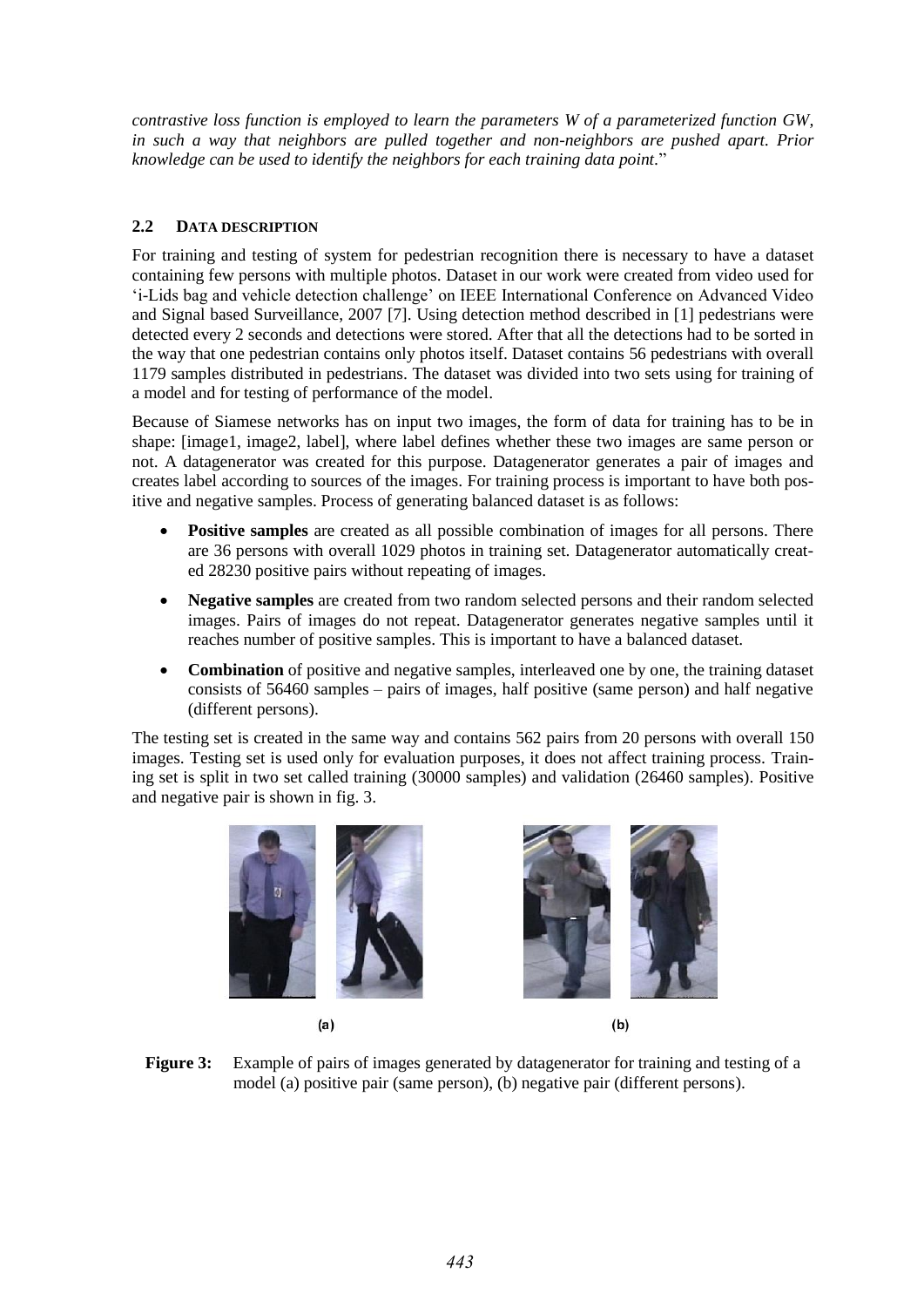## **2.3 EXPERIMENT**

Proposed deep Siamese convolutional neural network is represented in fig. 4. As an input to proposed architecture of Siamese neural network are two images with 64 x 128 pixels size. At the end of the network is similarity measurement layer with contrastive loss function. In this work we used Euclidean distance for measuring similarity of both feature vectors extracted by identical Siamese networks. If there are same images on the input, both parts of network will generate same vectors.



**Figure 4:** Proposed Siamese neural network architecture with shared weights.

Within the experiment many architectures and different parameters settings were tried. For example number of Convolutional layers, number of Dense layers, kernel sizes, number of kernels, number of neurons etc. Keras [8] and Tensorflow [9] frameworks were used to compile and train the network. These frameworks allow acceleration on GPU.

Performance of the model is 81.66% accuracy on the training set and 70.28% accuracy on the testing set which does not affect training process. Prediction of the model returns a value representing a difference between two input images. Dataset for training and testing is created in classification way, it means two images with same person got label 1 (positive) without distinguishing their similarity. Same label got two images with almost identical position, size, etc. of the person and the same label got two images with different posing, size, lighting of the same person. For evaluation of the accuracy had to be set some threshold value which determines if predicted value represents same person or not. In this case we used threshold value 0.5 and values lower than 0.5 are considered as same person and greater than 0.5 are considered as different persons.

One of the important part of the pedestrian recognition is also computational time. Using this neural network is possible to achieve 16,92ms of average prediction time. It includes pre-processing such as resizing and normalization of both images. The measuring of average time prediction was evaluated at the computer with processor Intel® Core™ i7-6700, 3.40GHz, 64-bit Windows 10, 32 GB RAM and the model was loaded and runs using graphic card Nvidia GeForce 1080 Ti.

# **3 CONCLUSION**

This paper aimed about challenging task in the image processing area - real-time pedestrian recognition. For this purpose, the dataset with 56 persons and 1179 images was created. The architecture of deep Siamese neural network was proposed to solve this task. Average prediction time of the